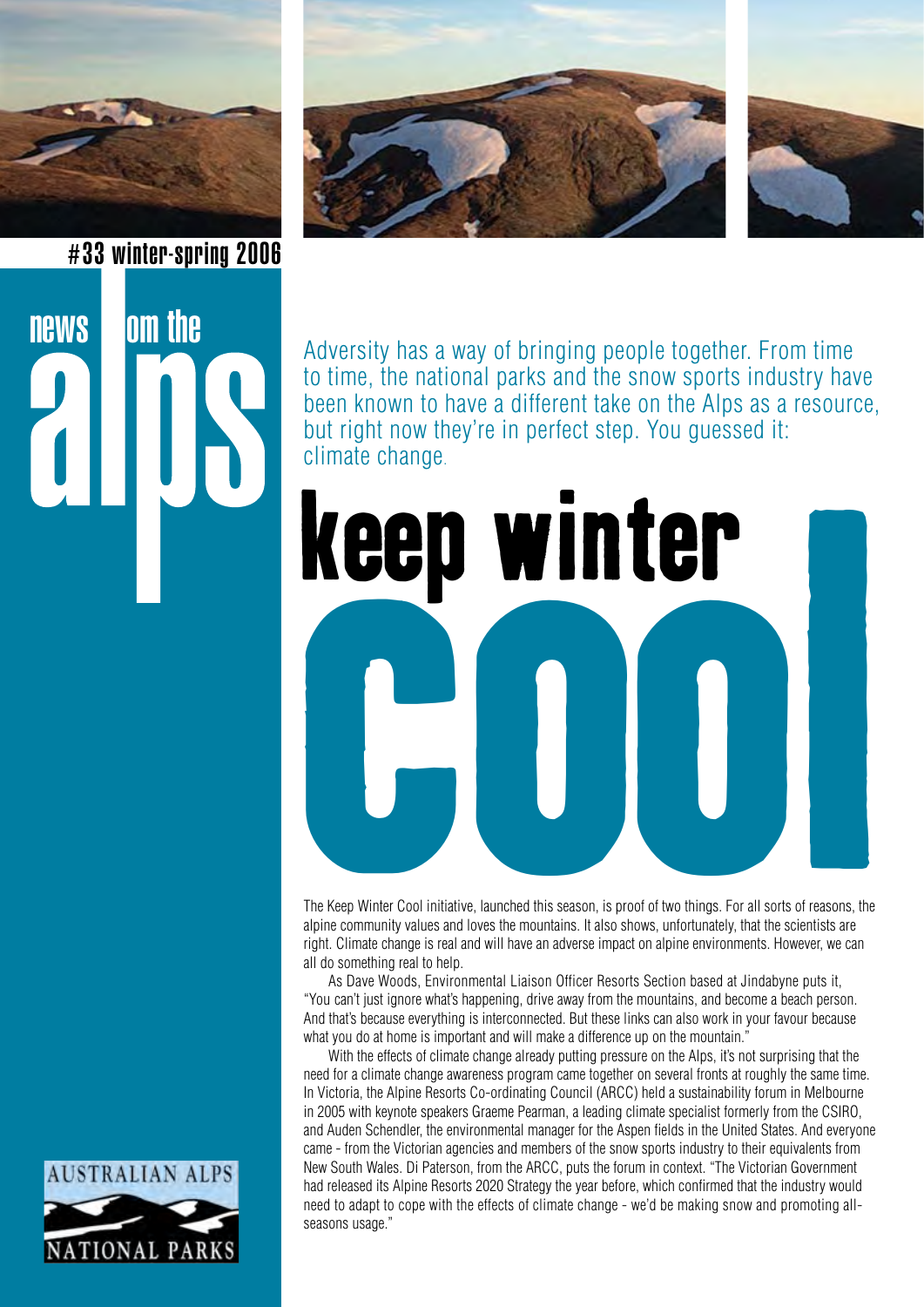

# welcome<br>
...and here we are with another issue

Published by Australian Alps national parks, Program Manager and Editor: Gill Anderson. For editorial contributions, or mailing list updates contact Gill, PO Box 20, Bright, VIC 3741. T: 03 57550011. M: 0418561827. email ganderso@parks.vic.gov.au

For more information about the ALPS, including information about the Parks, other publications and news, visit the Australian Alps Web Page. www.australianalps.deh.gov.au

Design and artwork by Tom Sapontsis, editorial support by Elizabeth DeFriest 03 9534 7970. Printed on Elemental Chlorine Free ISO 14001 Environmental Accreditation recycled paper. A big thankyou for those who have given their time for interviews and provided images. Without this support News from the Alps would not be possible.

*Cresta Valley, Mount Buffalo, July 2006.*



Strategies like these are one way to deal with the situation, but more was needed. "Together with other Alps partners such as the Australian Alps Liaison Committee, we were all aware of climate change research and the need to do respond to its message. The Alpine Resorts recognised the need to be responsible for their own environmental practices. We knew we had to lead the way." And so the Keep Winter Cool initiative was developed.

Launched in April by the Minister for Environment, the Hon John Thwaites MP, the Keep Winter Cool message is simple. Individuals can make a difference. Change how you live your everyday life just a little, and there'll be a snowy landscape to enjoy each winter.

Hooking onto the fact that people are more likely to change their behaviour where there's a personal connection, the campaign is out wherever there are people with links to the Alps. This winter, if you didn't hear the Keep Winter Cool message on community radio in both states, read about it in various forms of the press, have a brochure handed to you, spotted the posters and bumper stickers or driven under a very big banner, then the campaign organisers on both sides of the border would be very surprised.

- $\blacksquare$  wash clothes in cold water. fit water efficient shower heads and install solar water heater.  $\blacksquare$  buy greenhouse friendly products.
- $\blacksquare$  support renewable energy sources and sign up to green power.
- $\blacksquare$  reduce, reuse and recycle. less landfill means less methane (a greenhouse gas).  $\blacksquare$  plant a tree and help create carbon sinks.
- $\blacksquare$  lead change at your workplace or business.

In terms of leading the way, a growing list of agencies, organisations, businesses and groups have signed the Keep Winter Cool charter. "It was wonderful", says Di, "to see a Falls Creek lift operator as advocate, with a sign announcing to everyone that their lift is powered by renewable energy." Says Dave Woods, "Everyone involved appreciates that there is no short term view on this - it's not just about the 2006 season. Instead it's a program which will roll out over the years and through all the seasons."

# need to know more?

For a quick overview of the potential impact of climate change see Al Gores' movie, *An inconvenient truth*, or if you're after something more detailed, Tim Flannery's book *The weather makers*. A fact sheet produced by the Climate Institute has information from the perspective of the Australian Alps - www. climateinstitute.org.au - as does a four page set of action items put together for managers of protected areas by Graeme Worboys, Vice Chair of the IUCN's World Commission on Protected Areas (Mountains Biome) which you'll find at http://www.mountains-wcpa.org/downloads/ManagersResponseGlobalWarmin gJuly2005.2.htm

**High Country Initiatives...** At the end of the first year of the three year Program a great deal has been achieved by Parks staff. Moss bed rehabilitation continued, which combined the installation of 'sock' weirs (to reduce run off and lift the water table) with weed control and replanting. In terms of pest plant and animal control, the increased funding has helped tackle the three most significant weeds – English broom, willow and blackberry – as well as feral animals, horses, pigs, foxes, dogs and goats. And together with the Victorian High Country Huts Association, stage one restoration of Fry's Hut in the Howqua Valley near Mansfield was completed. This leaves Roper's Hut, on the Bogong High Plains as the final hut of six huts to be rebuilt following the 2002-03 fires. Working together with the Victorian High Country Huts Association, the necessary planning and organisation is underway so that work can take place this summer season. This hut has high refuge value as well as cultural links to the Roper family who once held grazing licenses in the Alps.

And of course, there is lots of information about the Keep Winter Cool initiative and how you can help on their website at www.keepwintercool.com.au.

It's also worth noting the next science management forum will be on the subject of Climate Change. (See page 9 for more info on the forums.)

# make a difference by...

 $\blacksquare$  share a ride or take the bus to the snow and to work.  $\blacksquare$  turn off lights and appliances when you are not using them.  $\blacksquare$  choose energy efficient appliances (5 star energy rated, fluoro lights).  $\blacksquare$  insulate your house and

## lodge.

# healthy mountains for all sorts of reasons...

**Partnerships and MOUs...** The collaborative work done through partnerships between the parks and various stakeholders continues to be invaluable. Already mentioned, a memorandum of understanding (MOU) with the Victorian High Country Huts Association has helped to carry out restoration works while a recent workshop aimed to establish how to get the best from the partnership and set hut management guidelines.

Winter snow-fall is not just for the benefit of skiers, snowboarders and snow players. The alpine landscape has connections for many people, from different perspectives, year round. The alpine environment is also home to an amazing array of biota. For example, if there is less snow, species like the Mountain Pygmy Possum (*Burramys parvus*) will struggle to retain their place in the complex ecological landscapes of the Alps. We also need to ensure that Alpine bog communities are not put under stress – for their own sake and for their role to slow and filter snow melt and run-off so that people hundreds of kilometres away have pure drinking water.

# from Victoria...

**People news...** Cath Kent has gone off to have a baby. with Ross Grant acting ranger in Charge at Bogong while she is away for a year. Peter Jenkins has moved into a regional role as the new Visitor Services Planning Officer and Scottie Graham has the new east Region OHS officer Role. Rod Oldfield is the new entrance Station Co-ordinator at Mt Buffalo (previously working in the Snowy Region, Kosciuszko

This sits alongside other initiatives which also have an impact on the Alps – the management of transitional payments by the Department of Sustainability and Environment (DSE) for those who previously held grazing licenses within the Alpine National Park; DSE's development of mechanisms to gather and protect the range of cultural values linked with the Alps region; and Tourism Victoria's support of community-based tourism initiatives.

**Bogong High Plains...** roads, walking tracks & yards… With a \$2 million State Government grant in hand, planning has begun for the sealing of the Bogong High Plains Road. While the Alpine Shire is in the process of seeking the remaining necessary funds as a Federal Government road grant, Parks staff are developing strategies to ensure the project is a landmark of environmental excellence - that works centre on the footprint of the existing gravel road to prevent any new ecological disturbances. The road is needed to promote tourism, and the timing of its upgrading is ideal given a ready source of gravel will soon be available from a tunnel being dug nearby as part of a new power station in the Kiewa Hydro Power Scheme.

A section of walking track between Falls Creek and Roper's Lookout damaged during the 2002-03 fires has been rebuilt and upgraded complete with stone steps, and a piece of alpine cattle-grazing history has been purchased in the form of the cattle and horse yards at Pretty Valley. The culturally significant site will have an ongoing use for recreational horse riders.

**Fire Plans...** Dan Jamieson, the Fire and Environment Planning Officer based at Bright over the last year has produced three ecological fire plans. These will form the scientific basis of planned fuel reduction burns, the aim being to burn to protect biodiversity (and maintain a distribution of vegetation age classes) as well as asset protection.

The Parks Victoria two person weed team assigned to the Alps region (there are others throughout the State) is making it's mark on two fronts. Working seasonally and based on Omeo, Dookie (Keith) Spencer and Yakka (Eugene) Vereshaka work one week close to home and the other wherever there are small isolated populations best reached with a 4WD

and camping gear. They have the flexibility of being able to be teamed with weeding contractors, and when they are out along the roadside or around camping grounds, their presence plays a key role in promoting the often unseen work of weed management in the Alps.

Another MOU with the Sporting Shooters' Association has helped to control wild goats at Mount Mittamatite and is being expanded to address other areas. And alpine deer populations are being monitored through an MOU with the Australian Deer Association – decisions on managing their impact will be based on this valuable data.

A contract with the Alpine Brumby Management Association continues to remove feral horses – two new management methods are being carefully trialled; access by horse to wilderness areas and the use of dogs within the national parks.

Four Wheel Drive Victoria is working with parks staff to clear tracks and provide education to weekend visitors on responsible 4W driving.

At this point, 12 months post one of the biggest decisions ever made in the Victorian Alps – the decision to stop cattle grazing in the Alpine National Park – it's worth noting the success of the transition. Staff were charged to make it work, and despite initial public fears of increased weeds and fire hazards and a view from some that it would be unmanageable, the transition has been run remarkably well thanks to a great partnership with the Department of Sustainability and Environment, the licensees and Parks Victoria staff.

And as staff reflect on a very poor ski season and what looks like further drought conditions, there are growing concerns, for local tourism and also in terms of the ecological impact. Reduced snow cover offers less protection for fragile alpine biodiversity in winter and spring and an increased risk of fire the following summer.

**Working across borders...** following the First People's Gathering held last year, an Indigenous Reference Group was established in September with an ongoing role as a point of liaison between the ten traditional owner groups and parks staff. As part of the Natural Heritage Working group, the Wild Dog group is developing cross-border strategies as is the Baw Baw Southern Alps Liaison Committee. Staff from Victoria and New South Wales also meet regularly to discuss fuel reduction burning and resourcing fires from both sides of the border.

news, big or small on Alps-based

events<br> **explored and the Superior Scrib and Superior Scrib and Superior Scrib and Superior Scrib and Superior Scrib and Superior Scrib and Superior Scrib and Superior Scrib and Superior Scrib and Superior Scrib and Superi** 

T

N

**POINTO** 

projects,

people and

of *news from the alps*, the twice yearly mini magazine which gathers together all the management news in and around our Australian Alps.

And this issue is special, because we take time to recognise that it's been 20 years since the first signing of the Memorandum of Understanding. This living, dynamic agreement between the two states, and the ACT and Australian Government has had a wonderful impact influence on the management of the Alps region, and it continues to this day. As the stories in this magazine show, we've become part of a network which has brought us together to work on the same issues - something which adds dimension and depth to our work. Take a look at pages 13, 14 and 15 and you'll see what I mean.

We've also the usual columns, filled with information about workshops, reports, manuals, dvds, and dates for the diary. A quick look at page 7 will give you an overview of what's being-done-where all over the Alps.

And finally, be sure to read our lead story on the Keep Winter Cool campaign, and *international perspective* on page 14 if only for some very good further reading.

Happy reading.

# Gill Anderson

program manager and editor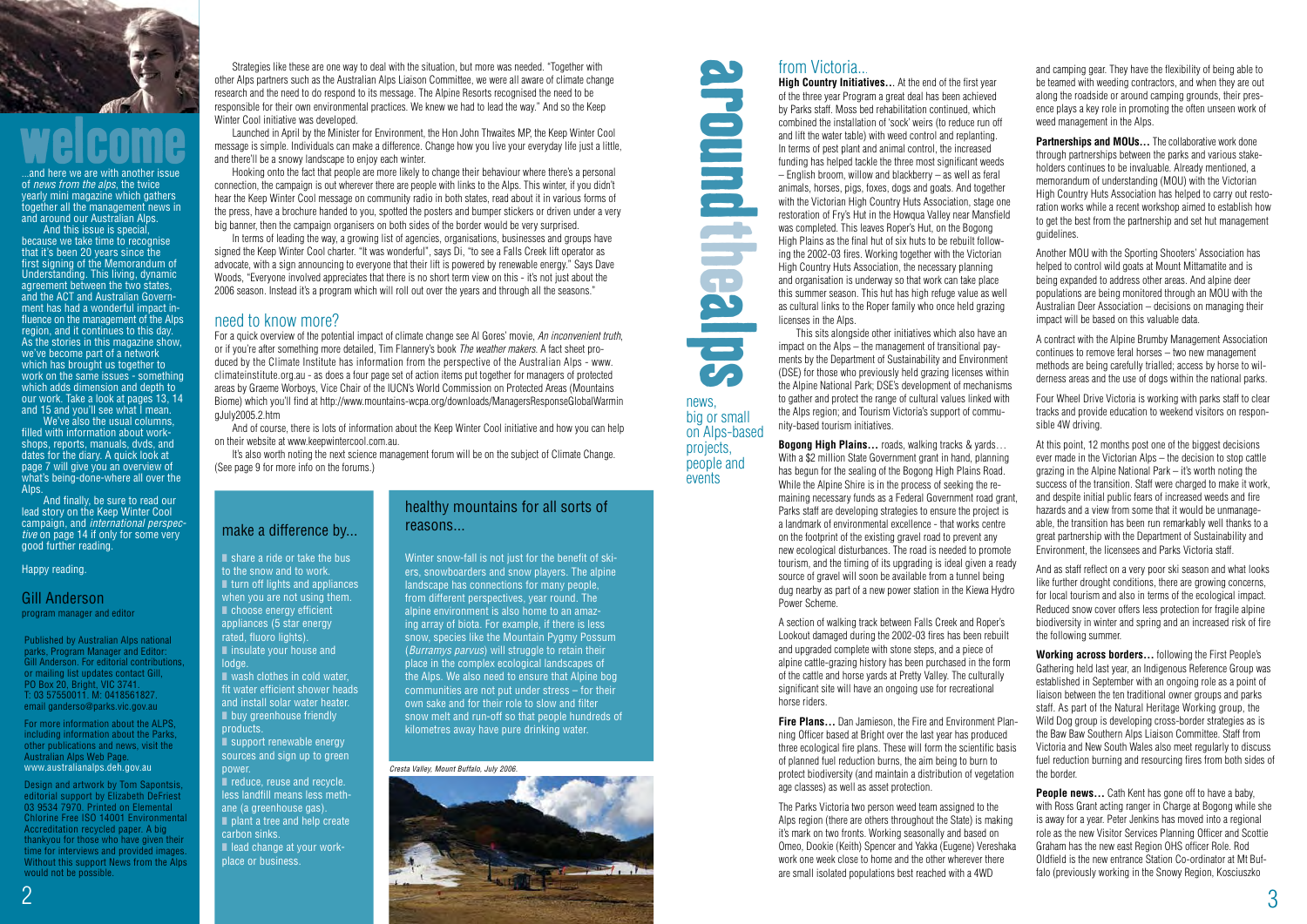

National Park) and Elaine Thomas and Mick Keenan have joined the Alps team after 10 years at Wilson's Promontory. Pauline Hepburn has retired and Lisa Basler is now Alps District Business Officer.

## Snowy River National Park

In the lower regions of the Park, Swinburne University has brought in its expertise to carry out baseline surveys of small mammals in clay heathlands, the aim being to make a comparative study of populations both within and outside areas affected by the 2002-03 fires.

Work on Deddick Trail, a premier 4WD destination in Victoria, are due to begin in Autumn with funds from both the registration levy and Four Wheel Drive Victoria. The dangerous red clay areas will be gravelled while other works will improve drainage and help preserve soil.

Testing sites for the proposed Telstra and Department of Sustainability and Environment trunk radio repeater station has identified Monkey Top as a likely location; the station is needed to improve the safety of those working in the radio shadow of the deeper valleys, especially when engaged in fire fighting.

Planning has begun on the third **Wilderness Bike Ride**, a wonderful event for both riders and the local communities involved. Numbers are deliberately capped to maintain an intimate event and the course runs through remote areas within the Errinundra, Alpine and Snowy River National parks as well as the state forests. Supported by Tourism Victoria, not only does it attract riders from all over Australia and overseas, it's a valuable means of linking small rural communities with the world outside the Alps.

A pilot program based on sound science is expected to have a significant impact both on the landscape around Mt Delegate. but also on the future of how fire is managed. The community fuel management project is working across state borders and involves the Department of Sustainability and Environment, Parks Victoria, the Country Fire Authority, the New South Wales Parks and Wildlife Service, Forest New South Wales and the new South Wales Rural Fire Service.

And in terms of **people moves**, Doug Thompson has taken up the new role of Indigenous Field Services Officer., Part of his role is to help interpret indigenous values and facilitate links with local indigenous communities. Robyn Calnin, who previously managed the lower area of the Snowy River National Park and has moved to take on responsibility with a coastal focus. David Preece, whose connection with the Park includes putting together an environmental action plan on secondment four years ago, has taken up the position. And Wing Hagger from Bendoc is now a member of the Australian Alps Recreation and Visitor Facilities Working group.

**Park Entry...** Putting the NSW Government's winter surcharge in place – for entry into the State's ski fields – has involved a fair amount of work on many fronts. Among them, an advertising campaign has set out not only to promote the benefits of pre purchasing an annual permit but also to let

## Baw Baw National Park

In early April the Australian Alps Liaison Committee came down to the southernmost end of the Alps for their quarterly meeting, taking time to take a look around and pick up on the work and issues relevant to Baw Baw National Park.

**Spotted Tree Frogs...**A captive breeding program based around what is believed to be the last male spotted tree frog in New South Wales has led to the successful release of offspring into Bogong Creek. Staff from the Biodversity Conservation Unit of Department of Environment and Conservation working in collaboration with the Amphibian Research Centre in Melbourne, successfully mated the male frog with three Victorian females collected from Wheeler Creek, the closest source in geographical and genetic terms. Last summer 200 one-year-old frogs were released and by late season monitoring suggested a quarter had survived. During the next summer season 400 more are planned for reintroduction and parks staff are keen to see how the original group has overwintered as low temperatures and high water flows during winter can result in high mortality in this species.

**Willows...** the willow control program which began in January 2000, funded through a Parks Victoria Community Grants program, is now 90% complete. Making use of 1800 volunteer hours, 925 trees have been treated at 278 different locations. The process has been featured as a segment on the television show *Landline* – to get hold of a copy contact Andy Gillham, agillham@parks.vic.gov.au. Over six years effort, in removing an introduced species with a known negative impact on hydrology, is producing results. Not only are species like the critically endangered Baw Baw Frog (*Philoria frosti*) benefiting from the slowing down of water, but the water quality of many of Victoria's major rivers, who have their headwaters in the park, is improving.

> **Illegal activity...**And a group of six horse riders has been penalised more than a combined total of \$8000 in the Cooma Local Court after being caught riding illegally on the Main Range in Kosciuszko National Park last year. Spotted by Department of Environment and Conservation (DEC) staff who were carrying out survey work in a helicopter, each rider was spotted riding a horse and leading a pack horse, through sensitive bog and fen vegetation and post fire rehabilitation works. Horse riding is permitted in more than 100,000 hectares of Kosciuszko National Park and it was completely unnecessary for the riders to be in the alpine area of the Main Range.

# from the ACT...

**Fire Rehabilitation...** The 15,000 hectare fire at Moondarra State Park earlier this year took up a significant amount of staff time, not only during January and February with fire fighting but also through rehabilitation works carried out in March and April. And given the 20 years or more experience at Baw Baw of feral cattle control, staff from the Alpine National Park have been making use of this resource to set up and successfully manage their own program.

Two major groups which have supported Baw Baw for many years have celebrated their 25th birthdays – the Friends of Baw Baw National Park and St Gwinear Ski Patrol. (See page 13 for more.)

And after approximately 10 years of working with Andy Gillham, Craig Oldis has moved to the Victorian Police Force leaving Andy as the Baw Baw 'lone' ranger.

# from New South Wales...

Under the State Government's **Towards Centenary** program for Kosciuszko National Park, the upgrade of facilities at the Yarrangobilly Caves is well underway. All the galvanised iron handrails have been removed, and with them the threat to the caves' delicate ecosystem through corrosive chemical residue, and stainless steel replacements have been installed in South Glory Cave. The next stage of what is a four year program, will include state of the art lighting and interpretive signage.

Khancoban Creek, a medium sized site of approximately 25 hectares. Months of effort goes into preparing every site, collecting seed, making compost and growing tubestock. To date approximately 100,000 tree, shrub and grass tubestock have been planted across the Park.

Willow removal programs along kilometres of river and road systems also continued, centred around the upper Tumut, upper Snowy River, Khancoban Creek, Happy Jacks Creek and Thredbo River catchments.

An estimated 350 minor and 36 major sites will be rehabilitated with the \$32 million provided by Snowy Hydro over the next 20 years.

**About fire…**An oral history based on the 2003 Kosciuszko fires has been highly commended by this year's National Trust Heritage Awards. The concept of creating an oral documentary – edited interviews with a range of people, telling their fire experience – was driven by the fact that nothing exists from previous fires. An initiative of the Snowy Mountains Bushfire Recovery Taskforce and funded by NSW Premier's Department, the booklet and disk set Spirit of Survival is available from Regional Visitor Centres in Cooma, Jindabyne, Khancoban and Tumut for \$10.00. Profits from CD sales go to local Rural Fire Service brigades. For further information contact Graeme Enders on 02 64521455.

**Visitor centres…**A new interactive, touch screen technology interpretive display at the Namadgi Visitor Centre was launched on 10 September with a gathering of staff, members of local indigenous groups, other community and interest groups and visitors. It replaces the 15 year old exhibit and has a strong focus on Aboriginal culture and the importance of our past and present community users, neighbours and supporters.

locals know what exemptions have been put in place. The new Kosciuszko visitor entry station at Sawpit Creek was completed in early June, just in time for the season. Built by the Road Traffic Authority the process was supervised by parks staff, in particular Ron Nedham, Steve Redden and Dave Darlington. If visitors are now paying more, at least they aren't queuing at the old facility. Two booths have been replaced by seven, with an express lane for advance purchased pass-holders.

## **Interpretive displays & Bhutanese rangers…**As part

of the ongoing rehabilitation post the 2002-03 fires, new interpretive materials have been set up at Wallace Craigie Lookout on the Barry Way overlooking the Byadbo Wilderness. Produced with input from Aboriginal Education Officer Rod Mason, the new format signs present a shared cultural history. Also recently completed, a display featuring the Himalayan nation of Bhutan has been created in the Education Centre at Sawpit Creek – a collaboration between parks staff and Kelzang Tshering and Tshering Phuntsho, Bhutanses rangers who have been studying at the Australian National University. A relationship between Kosciuszko National Park (KNP) and the Royal Government of Bhutan's Nature Conservation Division has lead to visits from senior Bhutan government officials, Nature Conservation Division staff as well as Bhutanese rangers who've have gained valuable experience



by working with rangers, scientists, environmental planners and education officers in Kosciuszko National Park. The new display is an accurate, culturally appropriate representation of Bhutan's equally fragile alpine ecosystems, and it offers visitors (especially students) the opportunity to compare how the ecosystems are managed within Kosciuszko National Park.

Rehabilitation of the sites remaining from construction of the Snowy Mountains Hydroelectric Scheme continued at T2 Dogleg, Kaiser-Walsh Sandwashing site, Link Road Quarry, Nungar Quarry and many others in the north of Kosciuszko National Park. In the south revegetation works began at



*Sunrise at Goong, Wilderness Bike Ride.*



*New interpretive signage at Wallace Craigie Lookout, Kosciuszko National Park.*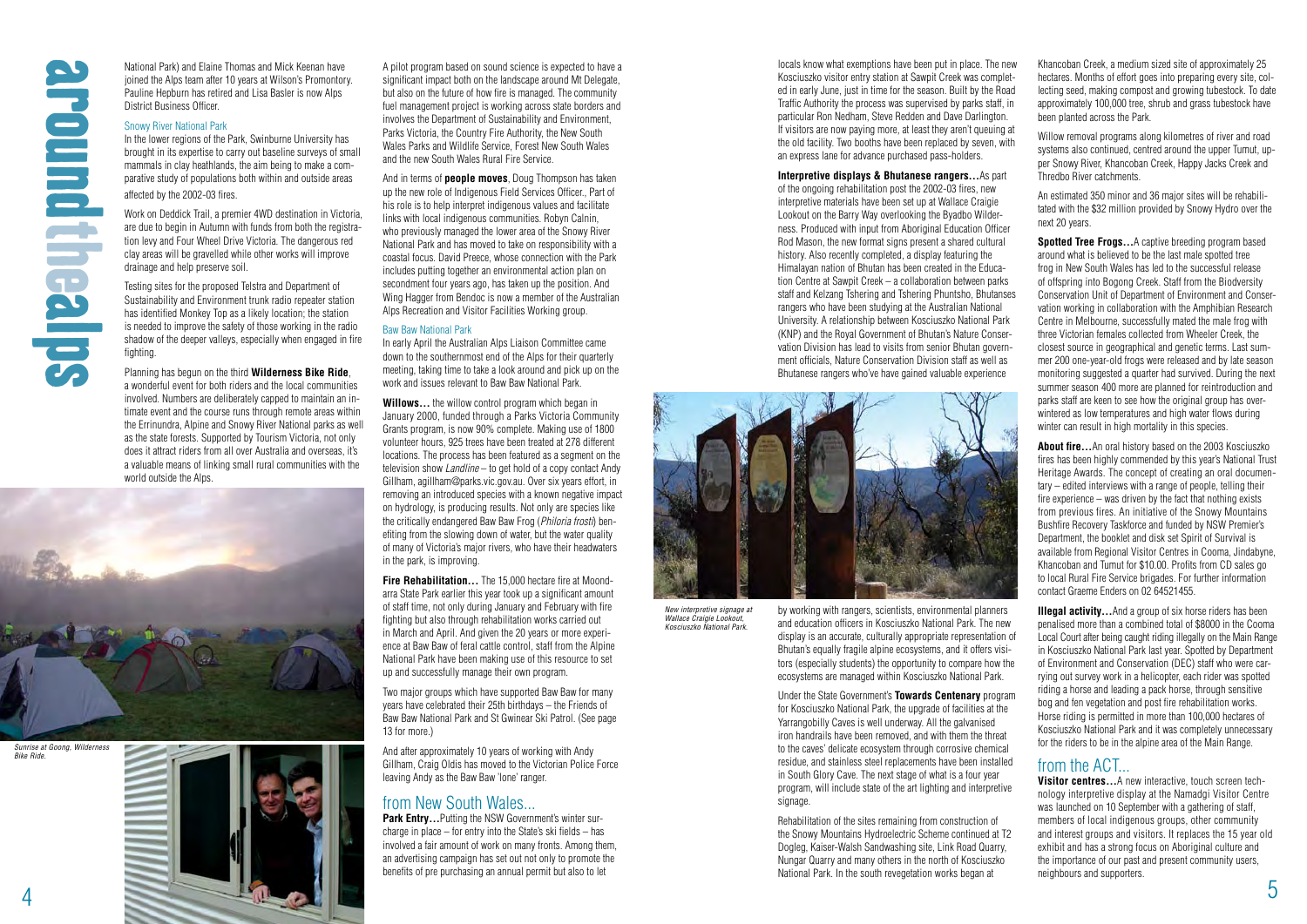# **Capacity Building**

**Annual Report** Produce & print Annual Report 20052006. **Communication & Web** Web site maintenance, Alps brochure review & reprints, Alps promotion & visitor centre displays, report printing & distribution. Produce *News from the Alps* Winter Spring & Summer Autumn editions and seasonal electronic updates.

**Operational Implementation** Bring together annually the Alps Operational staff to seek feedback on year's program as well as direction and initiatives for future projects.

## **Integrated landscape Management**

**MOU Celebration & Futures Planning** Bring together 60 staff (past & present) & key community members to acknowledge and celebrate 20 years since the first signing of the Australian Alps MOU. Time will be spent reflecting on past achievements as well as looking forward to where we would like to be in 20 years time. **IUCN Research/Management Seminar** In conjunction with the IUCN the Alps will run the second in the annual series of Science/Management Workshops. Last year the participants identified Climate Change (and implications for park management) as the topic for 2007.

# **Cultural Heritage Conservation**

**Australian Alps Indigenous Group** The Victorian Alps Indigenous Reference Group is scheduled to meet in late September 2006. Following that meeting it is hoped that all the Aboriginal Traditional Owner reference and working groups from across the Alps (agencies) will have the opportunity to come together in 2007 to advise on and initiate, specific Alps projects. **Indigenous Interpretation Training & Employment** Interpretation training & summer employment of up to 10 Indigenous trainees and rangers. It is expected that interpretation activities will be part of summer holiday programs being run at Mt Buffalo NP, Alpine NP, Falls Creek, Kosciuszko NP, Namadgi NP and Tidbinbilla NR. **Research Partners** Deakin and Monash universities to undertake cultural heritage research identified as gaps in our knowledge of Australian Alps heritage.

**Indigenous heritage landscape assessment skills training** Contract project manager to develop & prepare for October 2007 training.

# **Community Awareness**

**ABC Stories** 10 audio (ABC radio) and 5 digital (ABC TV) stories featuring people and places around the Alps have been produced and are going to air. A further 10 stories with a summer theme will be produced later this year. DVDs will be available from ABC Enterprises.

**2nd Edition Touring Guide** New Holland Press are to reprint Explore -Touring Guide to the Australian Alps national parks. **Community Service Announcements** Images On Line are producing two 60 second and two cut down 30 second CSAs on digital wide screen high definition video.

**AAWT Trail Head Signs** Finalise & produce package of AAWT promotional & interpretive signs for key intersections (X 10 locations to be finalised) & trail head at Namadgi & Walhalla (to compliment existing signs). **Fact/Information Sheets** Develop series of 'fact sheets' for visitors & web upload on Wild Dogs, Feral Horses, Feral Pigs (& other feral animals of concern), Bog Rehabilitation etc. **AAWT Message Stick** Staff and community to partake in walking sections of track (3 – 7 days) linking the entire length of the Australian Alps Walking Track. Walkers will carry a baton or message stick celebrating and acknowledging the Alps cooperative program and the custodianship of Australian Alps Aboriginal Traditional Owners (as symbolized through the journey of the message stick along the AAWT).

**Style Guide** Develop a style guide for Australian Alps signs, reports, displays, fact sheets, brochures etc.

## **Recreation and Visitor Facilities**

**One Park Welcome to Country Signs** Advice is being sort from the Alps Heads of Agencies regarding the recommendations in the 2005/2006 Scoping Paper.

**LNT Camping Codes** Print and distribute Leave No Trace Camping Code. **Sustainable Practices (& materials) Workshop** Showcase the best environmentally sustainable materials available for park managers. The workshop will also demonstrate and highlight sustainable work practices, to encourage Park agencies to 'live our values'.

**Heritage...** The Australian Heritage Council (AHC) continues its assessment, through the Heritage Division, of the Australian Alps National Parks for potential National Heritage values. The parks are being simultaneously assessed as three separate places: Australian Alps - Great Divide Parks and Reserves Group; Australian Alps - Mount Buffalo National Park; and Australian Alps - Baw Baw National Park. Each place must individually satisfy National Heritage List criteria for it to be listed. An extension was recently granted to allow sufficient time for fully considered assessments, and they are due to be considered by the AHC at its meeting in early 2007. Those interested in keeping track of these assessments are recommended to periodically check the Heritage Public Notices part of the DEH web site at:

http://www.deh.gov.au/cgi-bin/epbc/heritage\_ap.pl?list= NHL&name=exasst&state=&limit=9999&text\_search=

# **Natural Heritage Conservation**

punous sy<mark>oom</mark><br>works stomni program update works<br>works around the alps<br>program update works program update works around the alps works around the alps program update works around the alps program update works around the alps program update program update works around the alps works around the alps program update works around the alps program update works around the alps program update **Jorks around** the alps works around the alps works around the alps **Iorks**  $\overline{a}$ program update<br>works around tt<br>program update works around the alps works around the alps s program update works a<br>e works around the alps p<br>e works around the alps p **MOLKS** around **THE** sd<sub>p</sub> s program update<br>Is around the alps program update **around**  $\frac{1}{2}$ sdie

**Alps Invaders (& support for Mountain Invasion Research Network)** Print and distribute revised Alps Invaders. The Alps Invaders booklet is a field guide to weeds of the Alps, first published in 1998. **Feral Deer Workshop** Contract project manager to develop & prepare for 2007 workshop. **Conservation Threatened Frogs** Funding to support Chytrid Fungus research being carried out in ACT, NSW and Victoria. **Wild Dog (Special Group Projects)** Funding for Wild Dog Group and the project - Dogs in space: Better understanding and managing a problematic carnivore (GPS wild dog tracking project).



A Nature Discovery Centre is moving closer to being built at the Tidbinbilla Nature Reserve where the recently constructed playground is proving to be very popular with visitors.

Work is underway on new staff houses (Bendora Dam and Riverview) in Namadgi National Park, they replace those lost during the 2003 fires. Starting from scratch has provided an opportunity to build with sustainable principles and resistance to fire.

In terms of **people news,** Kristal House is now in the later part of her one year indigenous traineeship. Now at Namadgi National park, Kristal has had the opportunity to also work at Tidbinbilla and within The Heritage Unit. Euroka Gilbert the other indigenous trainee working at Tidbinbilla Nature Reserve recently won the Aboriginal and Torres Islander trainee of the year at the 2006 ACT Training Excellence Awards. Hilton Taylor and Neil Cooper have been part of the Australian contingent of bushfire fire-fighters deployed to support the fire fighting in the northern areas of the United States in a management-liaison role. Stephen Alegria is leaving the Recreation and Visitor Facilities Working Group to take up the position of Lower Cotter Catchment Co-ordinator and he'll be replaced by John Freeman who has a wealth of experience in recreational management. Executive Director Maxine Cooper, has moved to the Business Enterprises Network of the

Department of Territory and Municipal Services and Hamish McNulty is now acting Executive Director.

And, based on a recommendation which came from the functional review across the ACT government, a restructure is currently underway which will ultimately see national and municipal parks merged within the Department of Territory and Municipal Services. Russell Watkinson is the acting Director of the newly formed Parks, Conservation and Lands.

## **and from the Department of the Environment and**

A public nomination for *Alpine Grazing Leases State Forest Victorian Alps* has been received and further information on the content of the nomination is being sought prior to assessment. A schedule for the assessment of this place is not yet available.



*Namadgi Visitor Centre, ACT.*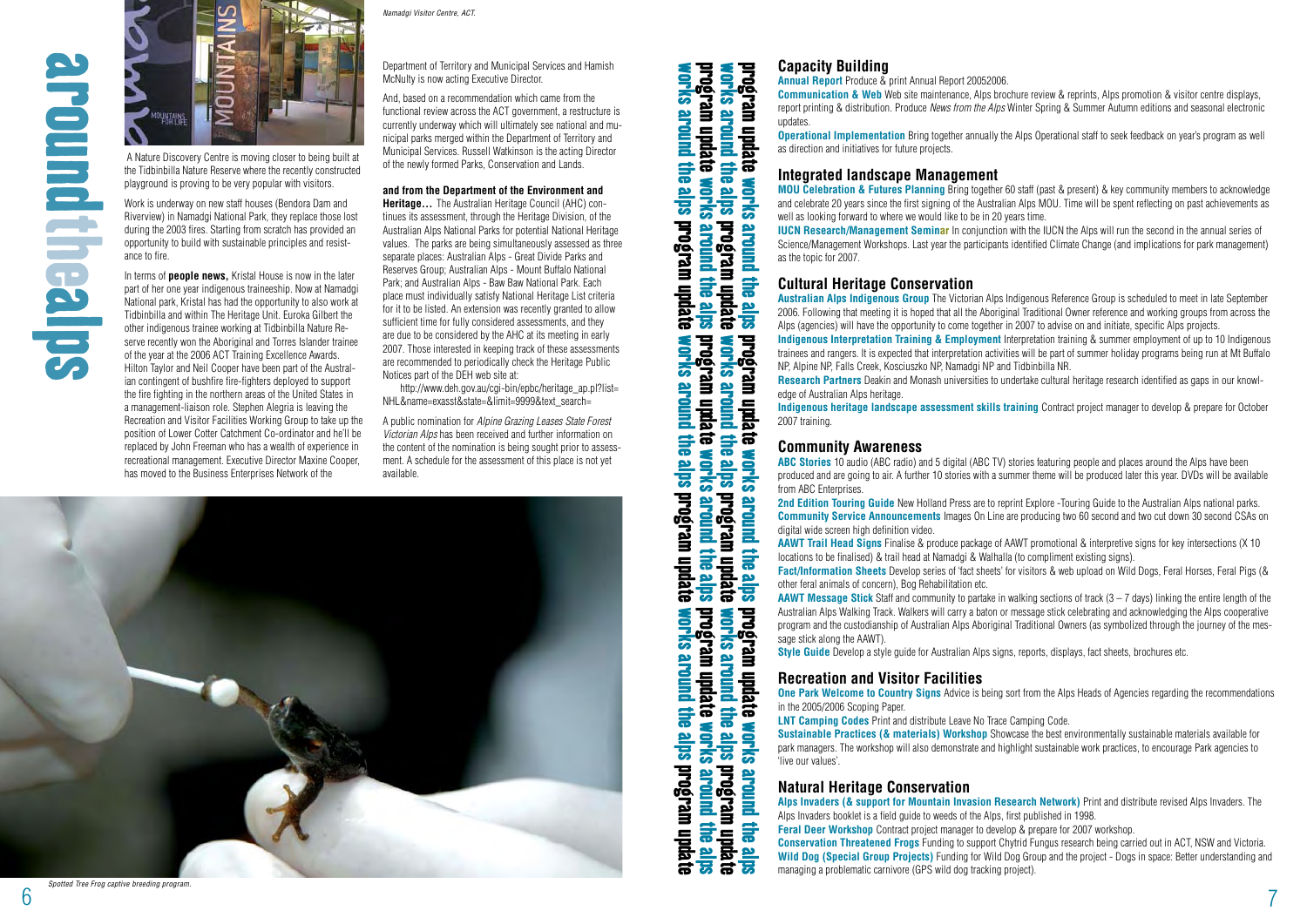9

The aim is a good one - getting good science behind the management of the Alps. And the method for doing this is an oldie and a goodie, a workshop which brings together the right people, in this case those people who manage these landscapes and the scientists whose research is likely to have a impact on the way this is done.

So in May, a group of regional managers, district rangers, area managers, rangers in charge, planning and project officers and applied researchers (among them Dr Dick Williams – CSIRO, Dr Pat Lane - Melbourne University, Dr Kevin Tolhurst - Fire Ecology, Melbourne University, Dr Malcolm Gill - CSIRO and Roger Good - semi retired – (NSW NPWS) met in Thredbo for the first in a series of science management forums. The aim of this two-day workshop was to explore the information available post the 2002-03 fires: identify ways in which this might be translated to on ground programs in each person's patch, and to make some defined decisions for future fire management programs.

"Following the 2002-03 fires it was decided that we should try to get a continuous fire history together over the Alps - one that listed and mapped what had taken place up until then, with as much detail as possible on what was burnt, how and why."

"The scientists certainly weren't there to tell people what to do", explains Roger Good. "Given that these managers have a great deal to do, effectively sifting through the huge volume of research data which exists is a big ask. Our aim was to give an overview of the issues, so that during the workshops, the participants could begin to challenge some of the existing management practices and to possibly recognise more appropriate alternatives. These people are under considerable pressure, and it was rewarding to see a growing confidence in the science available to support their professional ability."

If you spend time in the Alps – living, working, playing – chances are you'll get involved in a bit of rehabilitation at some point. That involvement could take any number of forms and on all sorts of levels, so you might want to make a note that two very useful manuals have just been released.

Charlie Pascoe, Manager Environment programs, Parks Victoria's Alpine District backs this up. "The opportunity for managers to interact and discuss the implications of fire with scientists is absolutely invaluable."

No surprises that a great deal of discussion focused on the complex issue of managing fire on all its fronts – social, economic and ecological. As Roger Good explains "If the

# the history of fire



To state the obvious, fire is an integral part of the Alps. It's linked with the landscape – both being affected by it and having its effects in return. What's equally obvious is that anyone, with an appreciation and understanding of this relationship, is in a better position to manage this landscape, which is why the newly released *Fire History of the Australian Alps* is so useful. Author Phil Zylstra explains...

Carrying out an extensive review of scientific and historic research conducted in Victoria, NSW and the ACT as far



*The Australian Alps Rehabilitation Manual*, by Roger Good for the AALC, a high altitude rehabilitation pioneer, gives a good conceptual and historical viewpoint into alpine ecological rehabilitation. The Manual also aims to provide managers dealing with destruction and denudation with principles and guidelines – a selection of tried and tested techniques. The ideal partner manual is the *Rehabilitation Guidelines for the Resort Areas of the Kosciuszko National Park*, with much of the technical detail contributed by Elizabeth MacPhee, Rehabilitation Officer for the former sites of the Snowy River Hydroelectric Scheme. The Guidelines is a collaborative document that has been contributed to by various stakeholders of the NSW ski resorts. This technical manual offers prescriptive instructions for on-ground work, and, as all sites are different, is only intended as a guide. Every three years it will be reviewed, in order to gather knowledge. It is hoped that eventually the two manuals will be incorporated into one dynamic and contemporary guide to high altitude rehabilitation techniques. Says Elizabeth, "People tend to develop methods which work, but if they don't write them down, when they move on that information is lost."

For copies, contact Gill Anderson, Australian Alps Program Manager, ganderso@parks.vic.gov.au

# $$

# if rehab is your thing

It's hard to decide which session was the most popular but two stand out, firstly the welcome by Uncle Vince Bulger and Auntie Marg Berg which was followed by a discussion



managers don't do enough prescribed burning for example, they are criticised for placing public assets at risk. If they do too much as a response to external pressures and influences, and it impacts on the plant communities, habitats and native fauna populations, they are criticised by the public and ecologists alike. Fire management is very demanding of skills and the knowledge of the science underpinning ecologically based programs - arguably the most complex and challenging program in protected area management. "

From the broad to the specific, the forum also offered information to help identify and make specific decisions appropriately and at the right moment - such as which weeds will thrive post-fire unless checked quickly, or the benefits of maintaining vegetation along watercourses to effectively control silt movement following post-fire rainfall and runoff.

Given that this was the first of these forums, there were a few lessons learned. It was suggested that presentations be kept shorter but to have more of them; that there be more scientists, smaller workshop groups and more time for questions and answers, in other words, more opportunity for discussion between the scientists and managers. Above all, many felt there needed to be a greater focus in the workshops on the management implications of the research. After all, everyone wants to take home clear operational messages.

The next science management forum will deal with Climate Change and the implications for park management.



back as 1860, the history effectively pulls together a view of the last 600 years. What emerges is surprisingly consistent. For example, that the Aboriginal people did not burn the Alps frequently, or across large areas. "They were very specific about what to burn, and what not, and there were strict penalties for those who stepped outside the boundaries." With the arrival of Europeans, the fire environment changed. While some were careful and considered - maintain-

ing small fires and deliberately not burning Snowgum forests that would send up suckers; the impact of others overwhelmed them, so that the legacy of the time was a massive increase in fire frequency, size and impacts.

This is just one aspect of the History which makes fascinating reading for fire and land managers, cultural historians, researchers and anyone interested in the history of the mountains. It is also an invaluable tool to help us gain a sense of the scale and pattern to fire in the Alps.

Use this link to get your copy www.australianalps.deh.gov.au/publications/research/fire or email Gill, ganderso@parks.vic.gov.au

A great workshop is all about getting together with pertise, swapping ideas and methods, and learning something you didn't already know.

The recent workshop on huts achieved all this and more. Tumut-based ranger Megan Bowden, one of the people responsible for the three day session, describes why it was such a success. (It's also probably worth noting that the next huts workshop is scheduled for three years time, and if you want to be one of the lucky ones to score a place, be sure to move quickly when you first hear mumblings on the Alps' grape vine.)

Itself a culturally rich site, the historic Currango Homestead west of Cooma was a brilliant setting. "We held the 'indoor' sessions in a marquee on the tennis court; everyone stayed in the homestead, out-buildings or camped; and we made use of the range of building styles that make up Currango as a reference tool during some of the sessions."

"Fifty people attended (many others missed out on a place), coming from across the Alps, representing volunteer caretaker groups in three states, among them members of the Kosciuszko huts Association and the Victorian High Country Huts Association, and all the relevant agency staff were there." (Not surprising given the workshop was an Alps-wide initiative from the Australian Alps Liaison Committee (AALC), the NSW National Parks and Wildlife Service (NPWS), Parks Victoria and Environment ACT.)

"We share a love of huts and we were there to learn more about how a hut is built and how to look after them. And we began by looking at the huts in the context of the landscape – the significance of their existence relative to stock routes and the aboriginal pathways these routes often followed."

of the links between the first peoples and the landscape by Aboriginal Heritage officers Dean Freeman and Adrian Brown. "We had great feedback that this gave people a much deeper understanding of the cultural importance."

The other session loved by all was the care and use of hand tools – among them the adze, broad axe and froe. "Noone wanted to down tools and leave that one."

And a great deal else was covered over the three days. People learned how to go about working around huts within guidelines set up by legislation designed to protect the huts. "You can't just rock up and replace a wall because it would alter the original fabric of the structure." There was discussion about occupational health and safety, and the safety of the huts themselves, particularly from fire. "In the United States they've been wrapping structures in foil, though it hasn't proved very effective.' The tour of the Currango homestead buildings showcased different building techniques from different eras – vertical slab, horizontal slab and weatherboard - and there were hand's on session on working with stone, as well as how-to theory on sourcing and storing authentic period materials and appropriate repair techniques. There was even a tour to other significant sites – Cooinbil and Coolamine homesteads, Long Plain and the Kiandra Court House where everyone learned not only how to record a site, but also how to audit it to create a scheduled plan for future works.

Perhaps most importantly was the discussion about seeing the huts as an Alps-wide collection worthy of national significance. Having them acknowledged as such must certainly be on the to-do list...

# all about huts

sharingtheknowledge

Œ **Property** 

T

<u>est</u>

N

min<br>19

**MO.**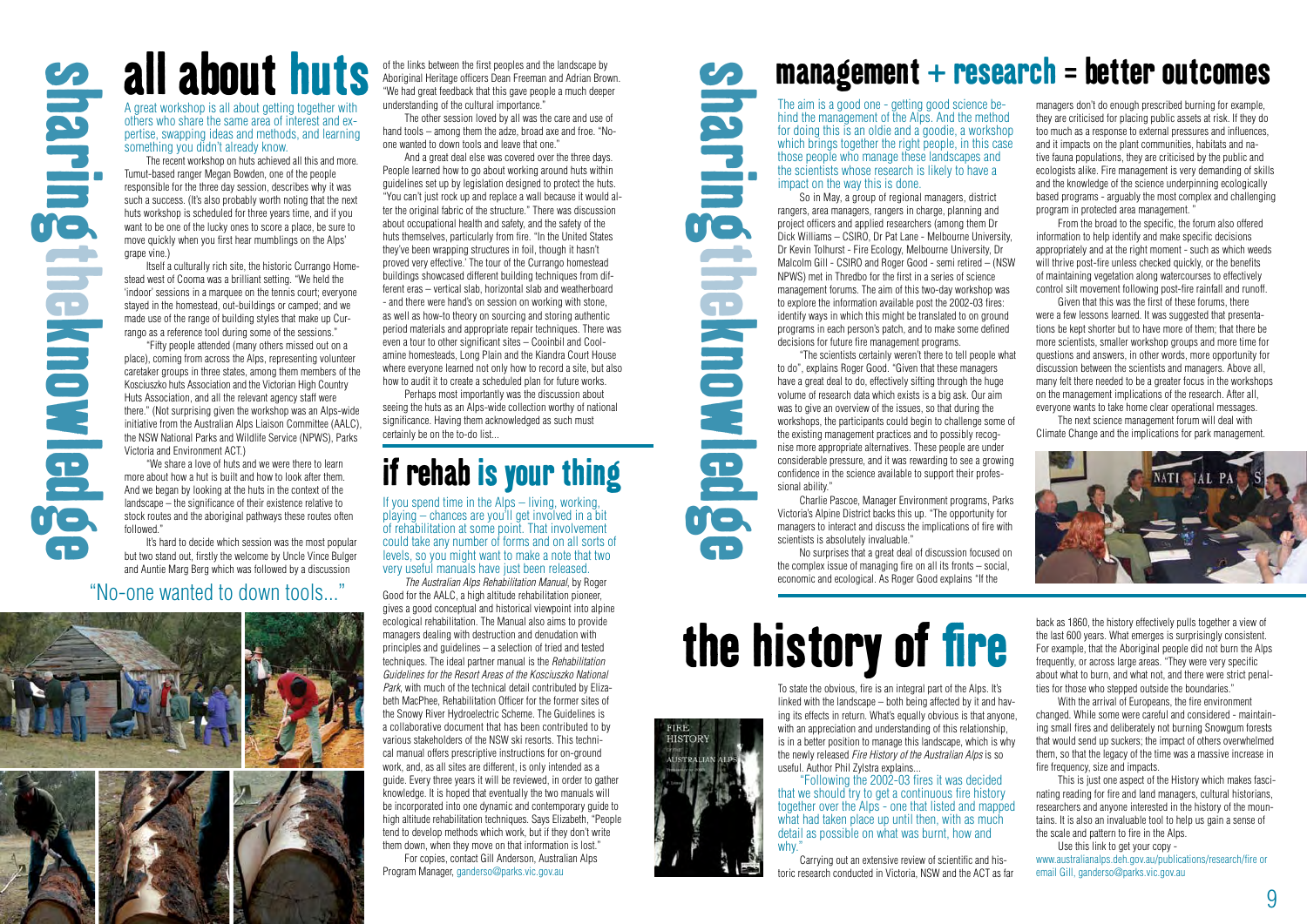

# two matts (hot rats

We try hard  $-$  to get it right, not wrong  $-$  but we had the wrong Matt in the caption with the Alps angel at Mt Buffalo. So to set things straight, meet the two matts - Matt Moylan who was in the picture, and Matt Holland whose name was in the caption...

Matt Moylan is based at Mt Buffalo and the bulk of what he does each year falls within the areas of visitor services and cultural values management (this includes monitoring of the historic Chalet). Other duties include coordinating the Lake Catani Camping ground volunteers, depot and office power, water & sewerage maintenance and servicing, vehicle fleet management, the management of cross-country ski trails, and contact officer for tour operators and permit applicants. And as he says, "This isn't the limit to what I may do during the year, but it's a bit of an overview."

Matt Holland also has a varied role managing the west side of the Snowy River National Park. When he's not radio tracking released Brush Tailed Rock Wallabies (see picture) as part of the program for this threatened species, he's dealing with pest animals both as part of the good neighbour program and to protect the released wallabies. His work also focuses on pest plants and those that are endangered like the Leafy Green Hood orchid (*Pterostylis cucullata*). Then there's the usual range of works projects – roading, picnic facilities, walking tracks - and liaising with local community groups, for example Landcare, the Buchan Tourism Association, and local schools.

Jenny Edwards wears more than one hat (but in the Alps that's not unusual). Most of the time she runs Gippsland High Country Tours, taking people out into those special places, but she also finds time to help look after the landscape through Friends of the Cobberas. And one of the ways this has taken place on the ground has been a Friends-run ongoing study on the impact of feral horses.

"When the Friends of the Cobberas began in 1997, our aim was to support the staff of the East Alps Unit of the Alpine National Park. And given that the area has possibly the highest concentration of feral horses in the Victorian Alps there was an obvious interest in monitoring them."

The Friends' first president, the late Ian Smith appreciated that the monitoring would be most valuable if it was done scientifically, so with a grant from the Australian Alps Liaison Committee, consultants Kevin Thiele and Suzanne Prober were called in. In 1999 after site inspections and discussions with Friends, parks staff, the Alpine Brumby Management Association and Mountain Cattlemen's Association, two sites were set up at Cowombat Flat and Native Cat Flat, each with four sets of paired plots – one fenced and one without. The Friends, together with support from parks staff, keep an eye on the fences and year after year take photographs from designated points. "It's beautiful, wild country, so no great chore to gather Friends for the visits."

"We weren't expecting any significant changes until at least the ten year mark, but at six years there was enough happening to warrant another grant-supported botanic survey." The report is still to be finalised and will be out later this year, but what has become apparent is the affect the horse hooves have on the hydrology. "All the plots span minor water courses, and the ones which are fenced don't have distinct incised channels; they have excellent vegetation cover to the point where there is very little water visible."



This is where new technology helps reveal a tens of thousands year old culture – two DVD's just released share a common theme, Aboriginal people as an integral part of the Alps. When the first traditional owner gathering in modern times took place in the Alps in April 2005, more than 100 people came, most of whom were representing the many Aboriginal Traditional Owner groups that have been associated with the Alps for thousands of years before Europeans arrived. The Koori Heritage Trust was also present, filming throughout the three days. *Australian Alps First Peoples' Gathering* captures the important issues from an Aboriginal perspective. With open discussion and interviews with individuals, this DVD is an interesting insight into the Gathering.

Another DVD, *Dancing and the Devil Fire – Uncovering the Hidden History of the Alps*, has been produced with support from Parks Victoria and the Department of Sustainability & Environment. After the 2002-03 fires, a wealth of evidence showing the connection between Aboriginal people and the Alps became apparent. A collection of interviews with Traditional Owners, land managers, and archaeologists supports the growing knowledge of a cultural landscape interconnected by travel routes and pathways.

For anyone who works in the Alps, both DVDs are an invaluable resource, both as a cultural briefing tool and as a means of showing the value of Aboriginal community involvement. *Australian Alps First People's Gathering* and *Dancing and the Devil Fire*, available from Gill Anderson: ganderso@parks.vic.gov.au

# dvd resources

Key to the study is the notion that the fences exclude feral horses but not other grazing native fauna. (The sites were chosen carefully – they are not grazed by cattle ensuring that impacts could be directly attributed to feral horses, not to introduced grazers in general.) Interestingly, results may show that the physical damage by hooves is having more of an impact on the landscape than grazing habits.

And while the report is being finalised, the monitoring continues with another botanic survey planned for the 10 or 12 year mark.

Anyone interested in more information on Friends of the Cobberas or the Feral Horse Monitoring Project can go to the website www.friendscobberas.com.au or email the group info@friendscobberas.com.au

Studying a number of the smaller pieces of a jigsaw can give a clearer view of the bigger picture (but you still have to join them together to make some sense of what you have). This approach to examining the larger picture of global change is used by ecologists such as Ken Green of the National Parks Wildlife Service (NSW), whose work involves monitoring alpine and subalpine fauna.

Long-term data for a species are precious, especially when the species reacts to climate or other changes. In this case it's *Mastacomys fuscus* - the Broad Toothed Rat.

Part of Ken's work involves monitoring these rats, adding to data that go back to 1978. The New South Wales populations of these herbivorous rodents live above 1000 metres with the densest populations in areas with a seasonal snow cover which puts them in an ideal position for studying global warming and its effects.

On the most basic level, *Mastacomys* depends on the snow both for insulation during winter and for protection from predators such as foxes. Change to the timing of the thaw has a profound effect on their survival.

Between 1978 and 1999, the data show that the populations remained relatively stable. In 1999, following the earliest thaw on record, the population numbers crashed. Another crash followed the 2003 fires, and yet another following the 2005 winter. This pattern is pointing very clearly to a local impact from global warming. We're beginning to see the future for the Alps and it doesn't look good.

Of course it takes more than data based around one species of rat to confirm a trend. Ken is also involved with the UNESCO sponsored Mountain Research Initiative (MRI) and GLORIA ,(Global Observation Research Initiative in Alpine Environments) which is studying 36 sites worldwide - Kosciuszko National Park being one of them.

A wealth of great reference material exists at www.aias.org.au, the web sit of the Australian Institute of Alpine Studies. Here you'll find details of the work being undertaken by people like Ken Green – be sure to check out the Institutes' newsletter.



# fenced vs unfenced



*Above: The difference a fence can make. Exclusion plots in the Cobberas. Below: Friends of the Cobberas, L-R: Paula Tumino, Mike Dower (Parks Victoria), Pam Chynoweth, Geoff Mattgingley and Christine Edwards.*

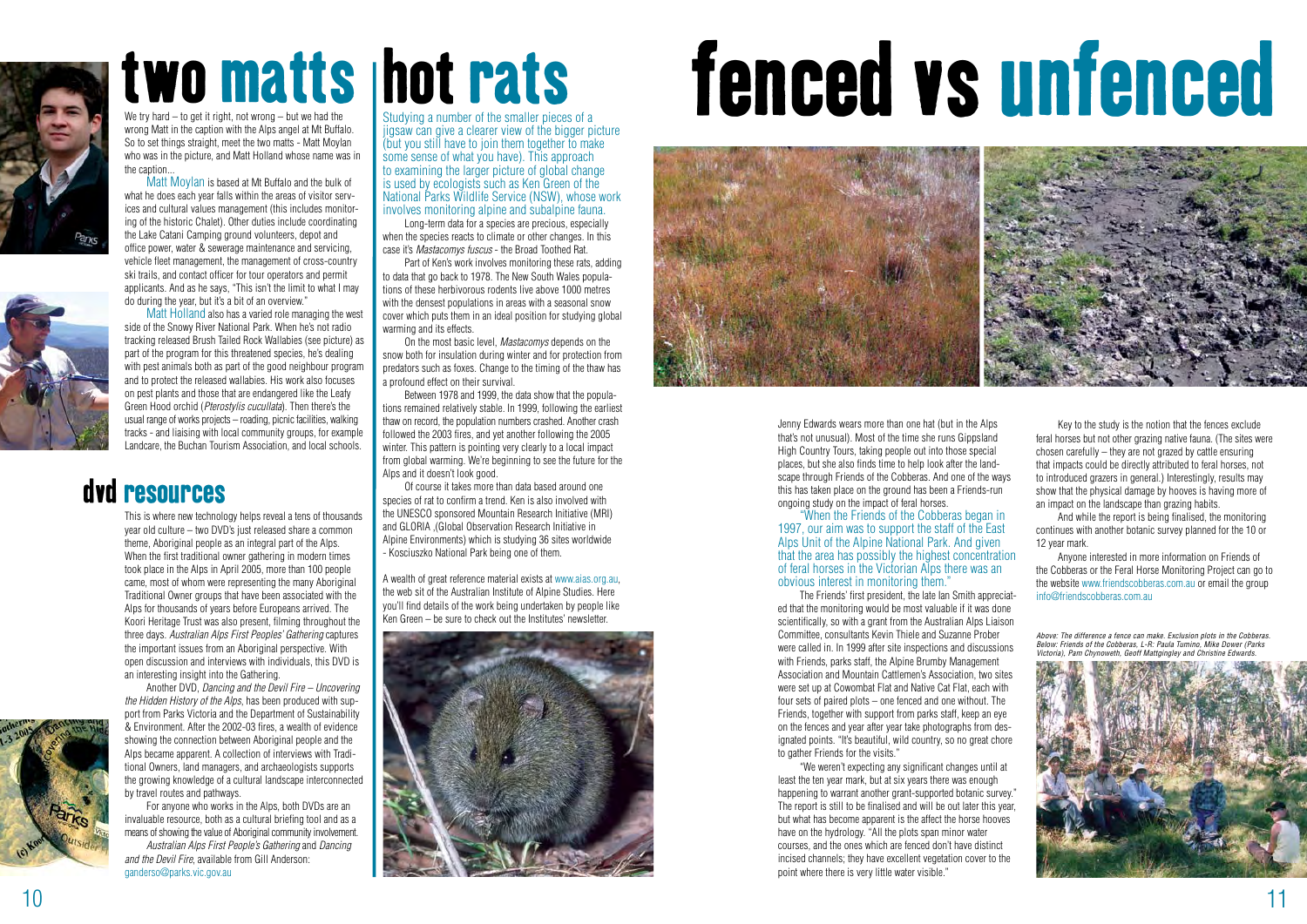This project, initially proposed by the Community Relations Working Group (AALC), gathered momentum and became *From A Trickle To A Roar: Alpine Stories* after ABC Local Radio 666 in Canberra spoke to Richard about the idea of radio stories based on the mountains. With funding both from the ABC Radio Regional Production Fund and the Alps program in hand, Richard made a key decision – he'd not only record sound, but *video* as well.

The first ten in the series – made during the Alps' winter, ten more will follow in summer – are now up and able to be viewed at ABC Online's multiplatform website. Or listen out for them on any ABC regional radio stations…they're on air now.

They've also been bought by ABC2's *Australia Wide* program and ABC Enterprises have plans for a DVD release.

So who did Richard go out and speak with? "I started by recording the people who took part in the huts workshop at Currango Homestead. Then I met Charlie Lovick, whose fam-

Signed by Joan Kirner (Victoria, Conservation Forests and Lands), Bob Carr (NSW, Planning and Environment), John Scholes (Commonwealth Territories) and Barry Cohen (Commonwealth, Arts Heritage and Environment), at the time the agreement was unique, driven by a shared ministerial view that the region's natural and cultural resources required the best ideas, information and expertise for its careful management. Barry Cohen said it then, and it's just as relevant today. "It will have tremendous benefits for the large number of Australians interested in the protection and use of this priceless natural asset."

To take a look, go to www.abc.net.au/canberra/alpine . You won't be able to stop at just one...

Twenty years on, the MOU is itself a priceless asset, having been adjusted and re-signed on four occasions: in 1989 to recognise the establishment of the Victorian Alpine National Park and self government for the ACT; in 1996 to include new conservation reserves such as Brindabella National Park and the three-year strategic plan approach; 1998 to include a shared expectation and vision of 'best practice management', removal of the contiguous 'restriction' and as a result, inclusion of Mount Buffalo National Park; and most recently, in 2003, which gives greater recognition of Aboriginal heritage values and involvement; and added Baw Baw National Park and Tidbinbilla Nature Reserve to the Alps.

The MOU represents a shared view and commitment from so many people past and present, and it's this group with like minds who will gather at Thredbo on December 10th and 11th as part of a two day celebration.





- Thredbo village is 50 years old.
- 40 years since the National Parks and Wildlife Service was established via an Act of Parliament.
- 40 years since the Kosciuszko National Park Sawpit Creek building was first opened.

• 10 Years since the Snowy Region Visitor Centre in Jindabyne was opened.

ily have been Victorian high country horsemen for around 150 years. I shared a day with Felicity Brooke, Ranger in Charge at Mt Buffalo, then another with Rob Kauffman a mining heritage expert who helped to explain the Alps' gold rush. And then Australia's fastest skier, Michael Milton, showed me round the slopes at Thredbo where he learnt to ski. Michael put me on to another skier, Tommy Tomasi, and Italian partisan who worked on the Snowy Hydro scheme and co-founded the Thredbo ski patrol; I rode through the night with Steve Lizard Lister, a snow groomer; learned about climate change through Mountain Pygmy Possum world-authority Linda Broome; visited Elizabeth Ecclestone who lives in new Adaminaby in the same house that she lived in when it sat in old Adaminaby before the Snowy Hydro created lake Eucumbene. Oh, and I became a ski bunny for a day, taking lessons and talking to people on the slopes."

Often it's an outsider's perspective that gives the best view – and in this case we have Richard Snashall to thank for a series of short stories based in and around the Alps. With a simple agenda at their basis, to show people living, working and playing in an environment they love, these are very special mini documentaries...

# MOU and the alps–both priceless

 ...a wonderful moment to reflect on the past twenty years of co-operation, and at the same time participate in some exciting futures thinking and planning.

# Conceived by those who shared a love of the Australian Alps; embraced, refined and sustained to this day – we celebrate the twenty year birthday of the signing of the Memorandum of Understanding (MOU),

the basis of our current management of the Australian Alps national parks.

Says Gill Anderson who is gathering everyone together, "Twenty years later, we're all just as enthusiastic about the Alps and the benefits and challenges of co-operative management. But at the same time we're still looking for the best ideas and ways to reconfirm, reinvigorate, perhaps even remodel the Alps program into the future. I'm hoping the MOU celebration lets people meet up with friends and colleagues - old and new. It should be a wonderful moment to reflect on the past twenty years of co-operation, and at the same time participate in some exciting futures thinking and planning.

For more information, contact Gill Anderson, ganderso@parks.vic.gov.au

There's a lot to celebrate in 2006/2007...

• It's been 100 years since the first reservation area at Mt Kosciuszko (covering the Main Range area) came into being in 1906.

• 25 years since the formation of the Friends of Baw Baw National Park.

• and 25 years since St Gwinear Ski Patrol was first formed.

• (last but not least) 10 Years since Parks Victoria was formed.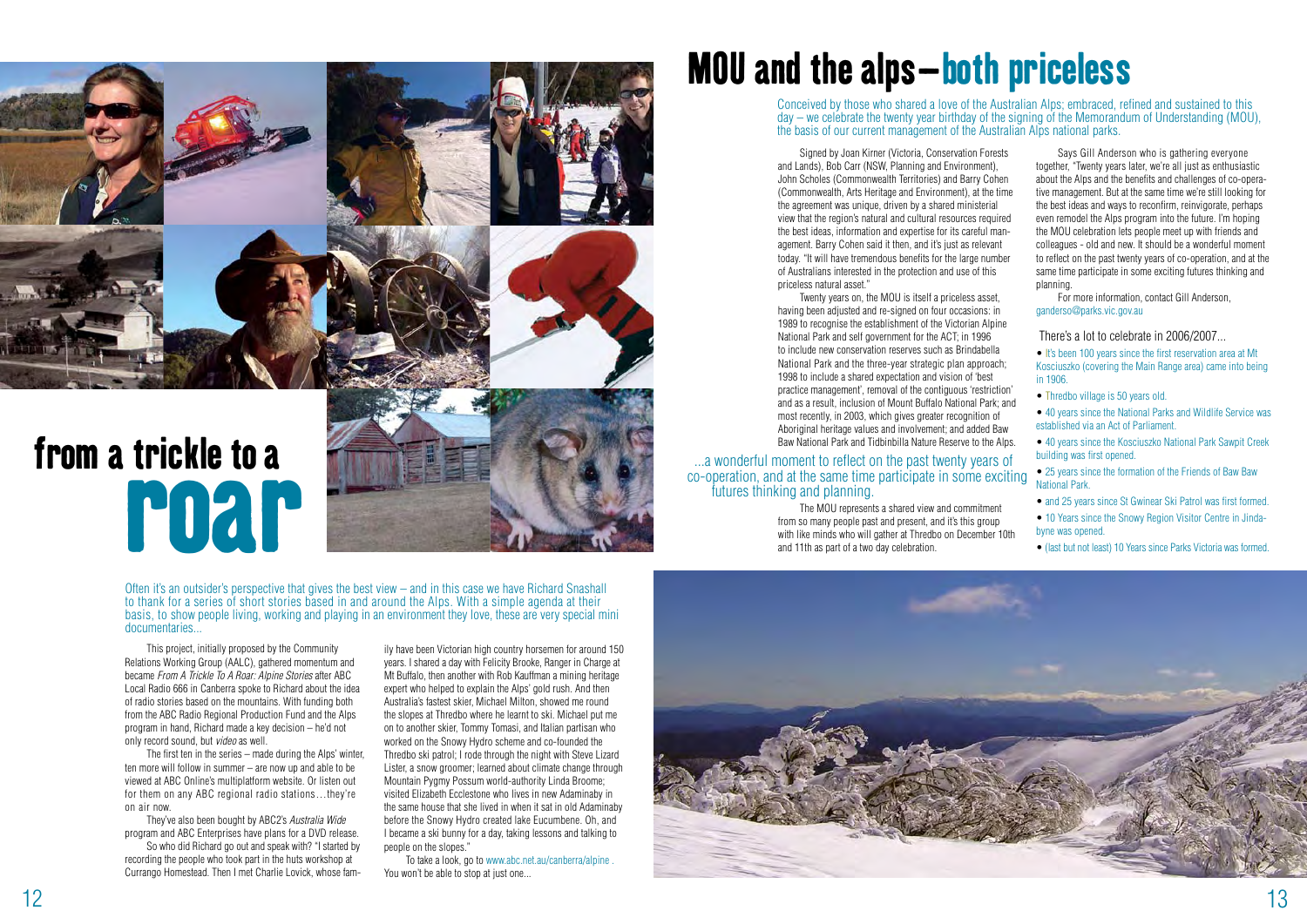Terry Sheahan (NSW) - undertook to work for a formal agreement for the cooperative management of the Alps." After leaving the ACF, in 1988 and 1992 (with Alec Costin) Geoff wrote two publications on the world heritage values – of the Alps and the adjoining forests both stressing the need to protect "the contiguous corridor of Eucalyptus dominated vegetation which stretches from the sea to the snow – one of the best altitudinal transects displayed in the world." Gaining World Heritage listing for the Alps and forests was now the  $a$ im – and still is – and as Geoff puts it "It's a long journey. We're still on it. We haven't reached the end yet."

**Dane Wimbush** began his connection with the Alps as a zoology and botany student working one summer with Alec Costin. "I stayed on after I graduated in 1958, employed by the CSIRO as an experimental officer working for Alec who was an inspiring guiding hand." Living and working out of the old Snowy works township of Island Bend, Dane was left in charge when Alec was posted back to Canberra. In 1960 Dane moved to Waste Point in Kosciuszko National Park were he ran a one man field station ("I did have assistance at times") out of a stone building converted into an office, herbarium, laboratory and living quarters. "We brought up our children there – it was in a lovely situation." During this time Dane carried out experimental work in the field, amongst other things, on the hydrology of the alpine vegetation systems and on grazing and burning. "After livestock were withdrawn in 1958 it was my job to monitor recovery over the next 20 years and the permanent quadrats and transects we established are *still* there and being measured after close to 45 years." Dane was then called to Canberra as Jim Peacock, then Chief of Plant Industry, was keen to get in people with field experience. "I retired in 1986 and we moved to Bermagui." Though Dane was retired, his involvement continued. "I was on the Snowy Water Enquiry; I worked for the Murray Darling Basin Commission, making use of satellite images to outline vegetation communities and identify them on the ground; surveyed rare and endangered species along The Alpine



Way; and most recently transferred all my permanent quadrat data from 1959 onwards to digital format for future use." As for the significance of the MOU. "I feel its main impact was the emphasis it placed on conservation. Ultimately it helped get stock off the Alps."

people in the fields of fire and catchment management." He continues to manage natural area rehabilitation projects in the Alps, volunteers his knowledge through training courses on ecological rehabilitation techniques, has written a manual on the subject (for more information, see page 8), supports the Australian Alps Liaison Committee, does some ecological consulting work and somehow finds time to do some writing of papers and be scheduled in to care for his grandchildren on a weekly basis.

**Geoff Mosley** grew up in the heart of the region which became the Peak District National Park, witnessing a successful national park movement – "without which the area would have been swamped by suburbia." In 1960 Geoff arrived in Australia from the United Kingdom, via Canada and New Zealand, to study for his PhD at the Australian National University (ANU). Based in Canberra he walked an estimated 1,500 miles in Tasmania as part of his research into the aspects of the geography of recreation. Not surprisingly he helped bring it back to life the long defunct Canberra Walking and Touring Club (with the new name of Canberra Bushwalking Club). The Club's activities included both a walking and conservation focus, and with Geoff's knowledge of planning and land use of protected areas, the Club put together a detailed submission in 1964 supporting a zoning plan for the Kosciusko State Park, including wilderness areas. Geoff then moved to Newcastle to take up a research fellowship looking at national parks and wilderness areas, then in 1966, he moved back to Canberra to give at the ANU what was probably the first year-long course in Australia in the conservation of natural resources. "Again I was in a good position to influence events around Kosciuszko and the new NSW national parks and wildlife legislation."

Geoff had also begun his connection with the Australian Conservation Foundation, formed in 1965, becoming assistant director in 1968, moving with the Foundation to Melbourne in 1969, and in 1973 becoming its director. In Victoria, Geoff was able to gain another Alps perspective, one that confirmed the value of the notion of a cross border national park. To demonstrate the unity of the alpine parks Geoff set out to walk from Canberra to Walhalla, along what is now known as the Australian Alps Walking Track, falling just short of his target partly because of his choice of boots. But the point was being made. Geoff also remembers being blessed with clear weather that momentous day in 1984 when on the last day of a visit by MPs which he had organised they were invited up to take a look at the grazing exclusion plots at Daners Gap. "The Alps stretched out in all directions, across state borders, and having taken a look at the plots, the two Environment Ministers present - Rod Mckenzie (Vic) and

tain

**SO** 

 $DrA$ nitme

 $8<sub>m</sub>$ 

**Are they now** Alec Costin's life's work has been to define and understand the ecology, soils and hydrology of high mountain environments. His university course in agricultural science in the 1940s was supported by the Soil Conservation Service who encouraged his early investigations of the Upper Snowy and Murrumbidgee catchments – "the water shed area for the most important rivers in south east Australia." At that time, there was growing concern in New South Wales for the effects of grazing, burning and forestry practices on water catchment values and subsequently on nature conservation. Sampling, mapping soils and vegetation Alec soon realised how lucky he was. "I was working with a wide diversity of environments over a relatively small area, from the alpine tops down to the drier rainshadow Monaro tableland and the forested escarpment of the south coast." Keen not to disassociate himself from the mountains. when the Service planned to move him to a desk job in Sydney. Alec resigned. Through scholarships provided by Sydney University, the large amount of lab work necessary as a follow up to the field work was made possible. Another scholarship allowed Alec to spend more than a year overseas, working with leading mountain ecologists in New Zealand, Britain, the continent and Scandinavia – including Watt, Godwin, Braun-Blanquet, Gams, Scottsberg, Du Rietz, Nordhagen and Sanberg. In 1952 Alec returned to a position with the Victorian Soil Conservation Authority and a moment of epiphany – "I had a sense of the unity of the alps. We were looking at one piece of country, not three or four separate sections." Several years later, having visited the construction sites in the early stages of the Snowy Mountain Hydroelectric Scheme, and having a prior knowledge of the landscape, Alec talked himself into a job with the CSIRO. This was the era - "...one of the most satisfying times of my life" - when several long term studies were commenced, mostly in conjunction with Dane Wimbush who joined Alec a few years later. Many other scientists, both in Australia and from overseas, visited them and started important projects of their own. After Alec and his family moved to Canberra, his work with Dane continued, some of it to this day. "The longer the measurements can be made, the more valuable they become." During his time in Canberra Alec was able to broaden his experience of mountain environments by periods of work in North America, New Guinea and the Subantarctic. Retiring to take up farming, by the late 1970s Alec was soon back in the alpine

loop: carrying out studies at the Australian National University, co-authoring *Kosciusko Alpine Flora*, maintaining his connections through membership of the Kosciusko National Park Advisory Committee for more than 20 years. As for his view of the Memorandum of Understanding, "It forms the basis for even bigger steps forward. I've always visualised the alps as one huge national park. While it's now the Australian Alps National Parks, ultimately I'd like to see it become the Australian Alps National Park with world heritage listing."

Climate change is also the subject for our second joint IUCN WCPA – Australian Alps Liaison Committee Science-Management workshop. The first workshop on Fire, this May, was very successful thanks to the energy of the 70+ participants and our first class speakers. For our second workshop, we are currently enlisting the input of some of Australia's leading climate change scientists who have sound knowledge of the Alps. What can be done to help manage for climate change? Don't miss this important workshop planned for May 2007. You could also visit our web site and access a document titled "Climate change and protected area managers". It lists some contributions that can be made to reducing climate  $\rightarrow$ 

# here

**Roger Good** was coming to the end of a Soil Conservation Service tertiary traineeship in 1963 when he went up to Mt Kosciuszko to work for the Service over summer. This was the beginning of a connection with the Alps which, apart from a five month work exchange in the high country of New Zealand, continues to this day. "I returned from New Zealand and took up a permanent position with the Soil Conservation Service in the then Kosciuszko State Park, now Kosciuszko National Park working on the rehabilitation of eroded lands following the removal of grazing. We lived in Cooma where we brought up our two daughters. In late 1974, with the rehabilitation project coming to an end, and not wanting to be transferred out of the mountains, I applied for a position with the National Parks & Wildlife Service. We moved to Sydney where I was the Botanist Research Officer, dealing with fire management research and native flora surveys." In 1977 Roger moved back to Canberra where, in a collaboration between CSIRO and the National Parks Service, he worked on alpine fire prediction modelling and fire management studies. In 1982 Roger moved to Queanbeyan where his rehabilitation work in the Alps catchments continued. Roger was one of a small group who promoted the concept of an agreement for cooperative management across the Alps Parks and worked for several years to this end. At the time of the signing of the Memorandum of Understanding on Cooperative Management he remembers a wonderful sense of optimism and enthusiasm. "We felt we'd made a big move forward in inter-State park management relations."



In 2004 Roger retired to live on a small farm near Canberra, but as he states "I suppose I'm not really retired." Roger continues to lecture on fire science and management at various universities, something he has done since 1977. "I'm always hopeful of having an influence on an increasing number of conservation minded

Here we meet up with some of those people who were working in and around the Alps in the early days...

A regular update from Graeme Worboys, Vice Chair of IUCN's World Commission on Protected Areas (Mountains Biome). The IUCN WCPA Mountains Biome is a network of technical, scientific and policy experts dealing with mountain protected areas globally – and many Australian Alps staff and supporters are members.

"I was delighted to learn that this issue was focusing on the very serious issue of climate change, and I would like to commend the Australian Alps Liaison Committee for this decision. It is one of the major issues all mountain managers need to deal with right now, and for the future, and the focus is very timely. I assume that readers will have read Tim Flannery's book (*The Weather Makers*) and will have seen (or heard of) Al Gore's 2006 movie (*An Inconvenient Truth*) and generally will be on top of this issue thanks to the regular media commentary. However, there are also some specific references you need to read at some quiet moments, and I have listed some of these.

Climate change impacts are one of the reasons why we (the WCPA Mountains Biome) are running a workshop on

continental scale connectivity conservation in Quito Ecuador this November. It is a response to climate change which can still be made. (see www.mountains-wcpa.org). Species have a much greater chance of survival in unfragmented, natural landscapes even with climate change threats. The workshop is highly relevant to the Australian Alps, and its leadership lessons for cooperative connectivity conservation management will be communicated by Gill Anderson, Peter Jacobs, Rod Atkins and others.

# perspective international

change impacts. It is available on our website. (www.mountains-wcpa.org; go to alerts; go to bottom of page (Effects of global warming); click on "climate change and protected area managers"). For more information about IUCN and the WCPA Mountains

Biome visit www.mountains-wcpa.org, or email Graeme g.worboys@bigpond.com

# Some Australian climate change readings of rel- evance to the Alps:

Howden, M., Hughes, L., Dunlop, M., Zethoven, I., Hilbert, D., and Chilcott, C. (2003). *Climate change impacts on biodiversity in Australia*. CSIRO Sustainable Ecosystems, Canberra.

Pickering, C.M., Good, R. and Green, K. (2004). *Potential effects of global warming on the biota of the Australian Alps*. Australian Greenhouse Office. Canberra.

DEH [Department of Environment and Heritage] *Climate change risk and vulnerability*. Australian Greenhouse Office. Canberra.

## Some new (2006) IUCN WCPA publications of relevance to mountain management:

Lockwood, M., Worboys, G.L. and Kothari, A. (2006) *Managing protected areas: A global guide*. IUCN WCPA Rue Mauverney 28, CH-1196 Gland Switzerland, Earthscan, London.

Dudley, N. and Phillips, A. (2006) *Forests and protected areas. Guidance on the use of the IUCN protected area management categories*. IUCN WCPA Rue Mauverney 28, CH-1196 Gland Switzerland (info@books.iucn.org)

Emerton, L., Bishop, J. and Thomas, L. (2006). *Sustainable financing of protected areas. A global review of challenges and options*. IUCN WCPA Rue Mauverney 28, CH-1196 Gland Switzerland (info@books.iucn.org)

for info on climate change... www.australianalps.deh.gov.au www.aias.org.au and www.keepwintercool.com www.mountains-wcpa.org www.climateinstitute.org.au